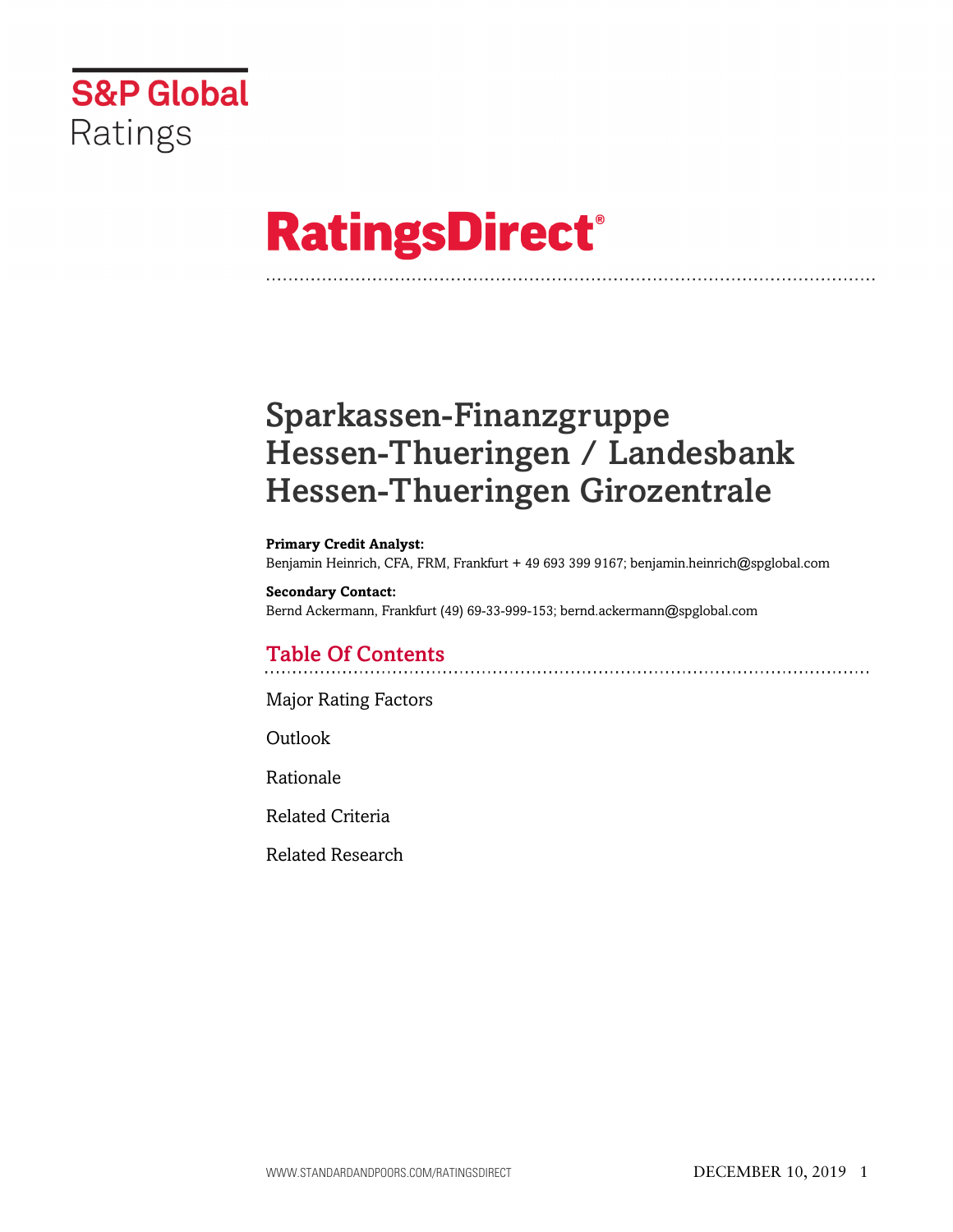# Sparkassen-Finanzgruppe Hessen-Thueringen / Landesbank Hessen-Thueringen Girozentrale

| <b>SACP</b>                    | a               |          |  |                               |          |  | ÷.                          | <b>Support</b> | $\bf{0}$ | ÷ | <b>Additional</b><br><b>Factors</b> | 0 |
|--------------------------------|-----------------|----------|--|-------------------------------|----------|--|-----------------------------|----------------|----------|---|-------------------------------------|---|
| Anchor                         | $a-$            |          |  |                               |          |  |                             |                |          |   |                                     |   |
|                                |                 |          |  | <b>ALAC</b><br><b>Support</b> | $\bf{0}$ |  | <b>Issuer Credit Rating</b> |                |          |   |                                     |   |
| <b>Business</b><br>Position    | Adequate        | $\bf{0}$ |  |                               |          |  |                             |                |          |   |                                     |   |
| Capital and<br><b>Earnings</b> | <b>Strong</b>   | $+1$     |  | <b>GRE Support</b>            | $\bf{0}$ |  |                             |                |          |   |                                     |   |
| <b>Risk Position</b>           | <b>Adequate</b> | $\bf{0}$ |  | Group                         |          |  | A/Stable/A-1                |                |          |   |                                     |   |
| <b>Funding</b>                 | Average         |          |  | Support                       | $\bf{0}$ |  |                             |                |          |   |                                     |   |
| Liquidity                      | <b>Adequate</b> | 0        |  | Sovereign<br>Support          | $\bf{0}$ |  |                             |                |          |   |                                     |   |

# <span id="page-1-0"></span>Major Rating Factors

| <b>Strengths:</b>                                                                                                                                                                                                                                                                                                                                                                              | <b>Weaknesses:</b>                                                                                                                                                |
|------------------------------------------------------------------------------------------------------------------------------------------------------------------------------------------------------------------------------------------------------------------------------------------------------------------------------------------------------------------------------------------------|-------------------------------------------------------------------------------------------------------------------------------------------------------------------|
| • Strong level of solidarity and cooperation between<br>group members based on ownership and mutual<br>protection scheme.<br>• Solid retail market position by member savings<br>banks in two German states, and a risk-averse<br>relationship-based business approach by its central<br>bank Landesbank Hessen-Thueringen (Helaba).<br>• Strong capitalization from sound earnings retention. | • High cost base.<br>• Revenue margin pressure on deposit-funded<br>business model.<br>• Concentration risk in commercial real estate (CRE)<br>lending by Helaba. |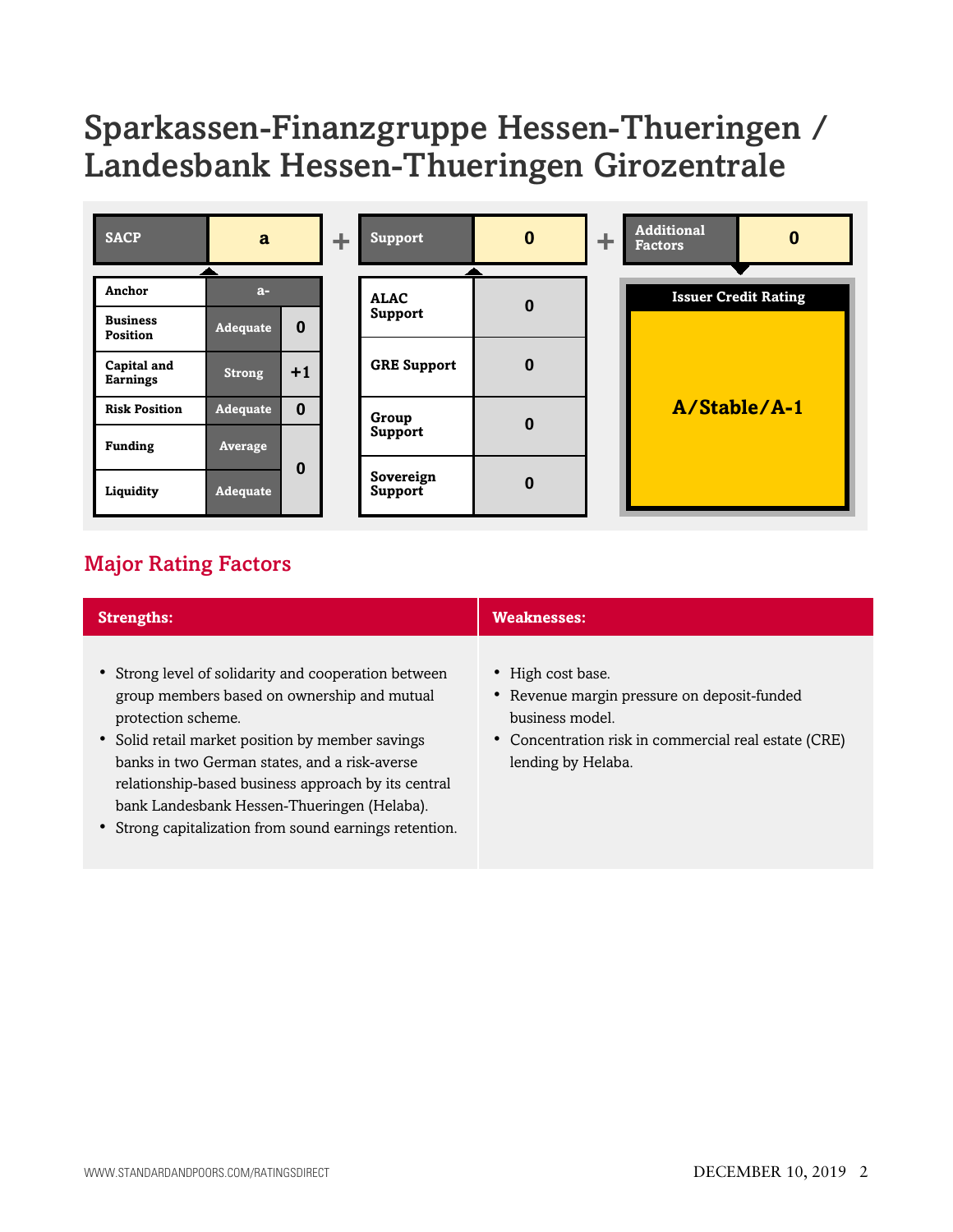#### **Outlook: Stable**

The outlook is stable because we assume continued stability of Sparkassen-Finanzgruppe Hessen-Thueringen's (SFHT's) group credit profile, despite the negative economic and industry risk trends we observe in Germany. We consider that SFHT's balanced business mix of the savings banks' strong market position in retail banking and Landesbank Hessen-Thüringen Girozentrale (Helaba)'s prudent relationship-based strategy in wholesale banking will largely offset the ongoing competitive pressure in the low-interest-rate environment.

#### Downside scenario

We could lower our ratings on all of SFHT's member banks over the next 24 months, if economic and competitive headwinds weigh more on the group than we anticipate. Although unlikely, this might happen if, for example, there were a substantial and sustained weakening of the savings banks' competitive position or a sharp decline in capitalization.

We could also lower our ratings if we see a material decline in Helaba's asset quality, especially in commercial real estate and corporate finance, implying a less risk-averse stance than at present. Similarly, we might downgrade SFHT if the group materially increased business in foreign markets with much higher economic risk in a worsening credit cycle, or if efficiency ratios further decline under continued pressure on revenues.

#### Upside scenario

We regard an upgrade over the next 24 months as unlikely, owing to the ongoing strain on the group's earnings from low interest rates, and signs of economic downturn in Germany and other parts of the world.

### <span id="page-2-0"></span>Rationale

We equalize our ratings on each savings bank and Helaba with our view of SFHT's GCP at 'a'. The equalization with the GCP reflects the core group status of member savings banks and Helaba within SFHT. SFHT is a member of the nationwide German Savings Banks Association (DSGV), but its GCP is neither enhanced nor constrained by our assessment of DSGV's GCP at 'a+' and our view that SFHT, including Helaba, is a highly strategic subgroup of the German savings banks. The 'a' at the regional level means that we consider SFHT to be a strong subgroup of the German savings banks network (see chart 1).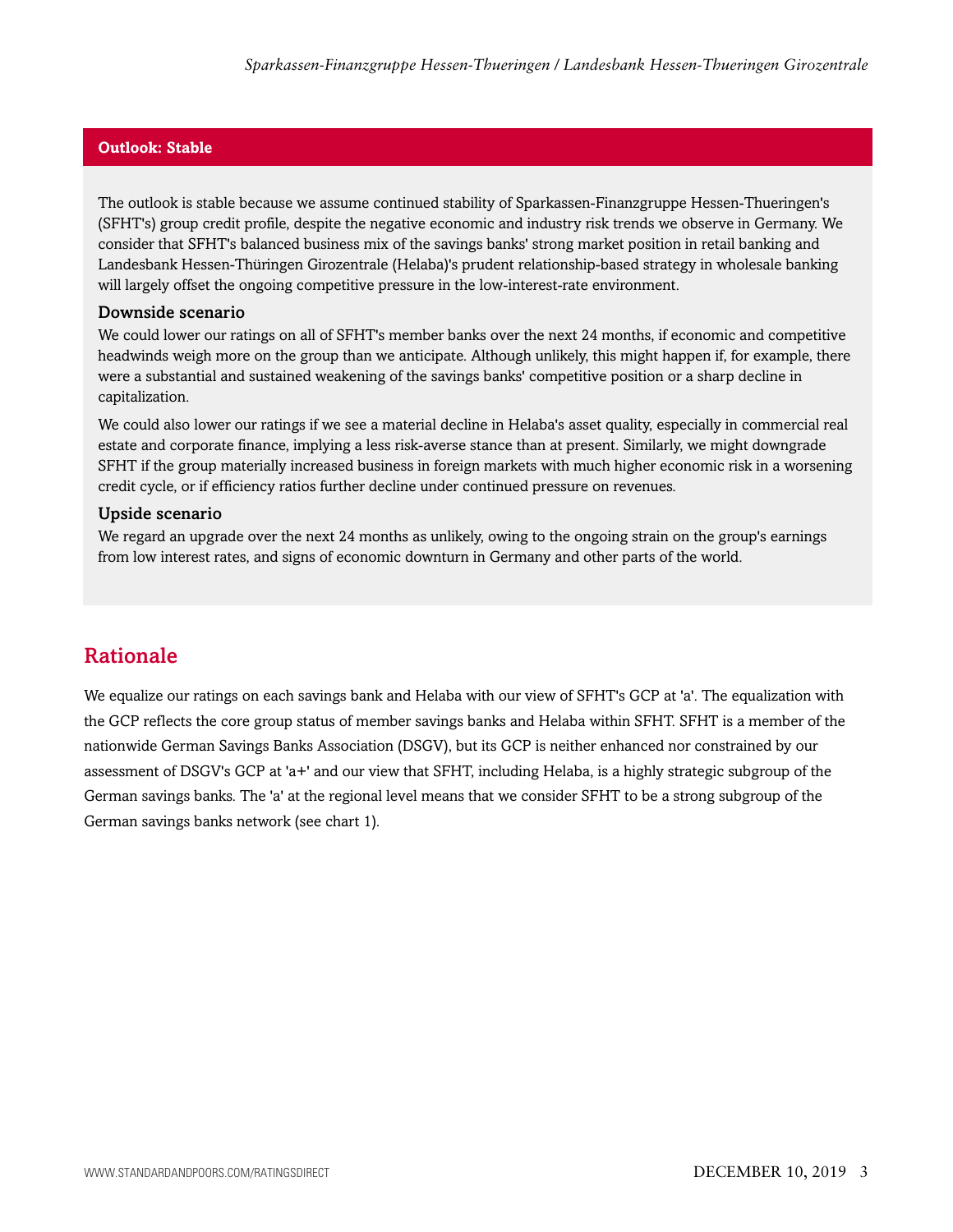#### **Chart 1**

#### S-Finanzgruppe Hessen-Thueringen--Savings Banks



GCP--Group credit profile. SACP--Stand-alone credit profile. SFHT--Sparkassen-Finanzgruppe Hessen-Thueringen. Copyright © 2019by Standard & Poor's Financial Services LLC. All rights reserved.

SFHT's business profile comprises mainly retail banking-oriented regional savings banks and a material share of wholesale banking activities through majority-owned Helaba. We therefore base our ratings on our view that SFHT's member banks will maintain a strong business focus on Germany, supporting the 'a-' anchor. Our ratings also reflect the group's solid aggregate business position, supported by the savings banks' dominant position in regional retail banking and complemented by Helaba's function as its central institution, and by its more wholesale-oriented businesses. Rating constraints include the relatively high cost base, and the savings banks' revenues' sensitivity to a prolonged low-interest-rate environment.

We anticipate that the group's aggregated capitalization will remain a rating strength, based on our forecast that aggregate risk-adjusted capital (RAC) ratio will remain at about 14% over the next 18-24 months.

In our assessment of SFHT's risk profile, we view positively Helaba's and the savings banks' risk-averse culture and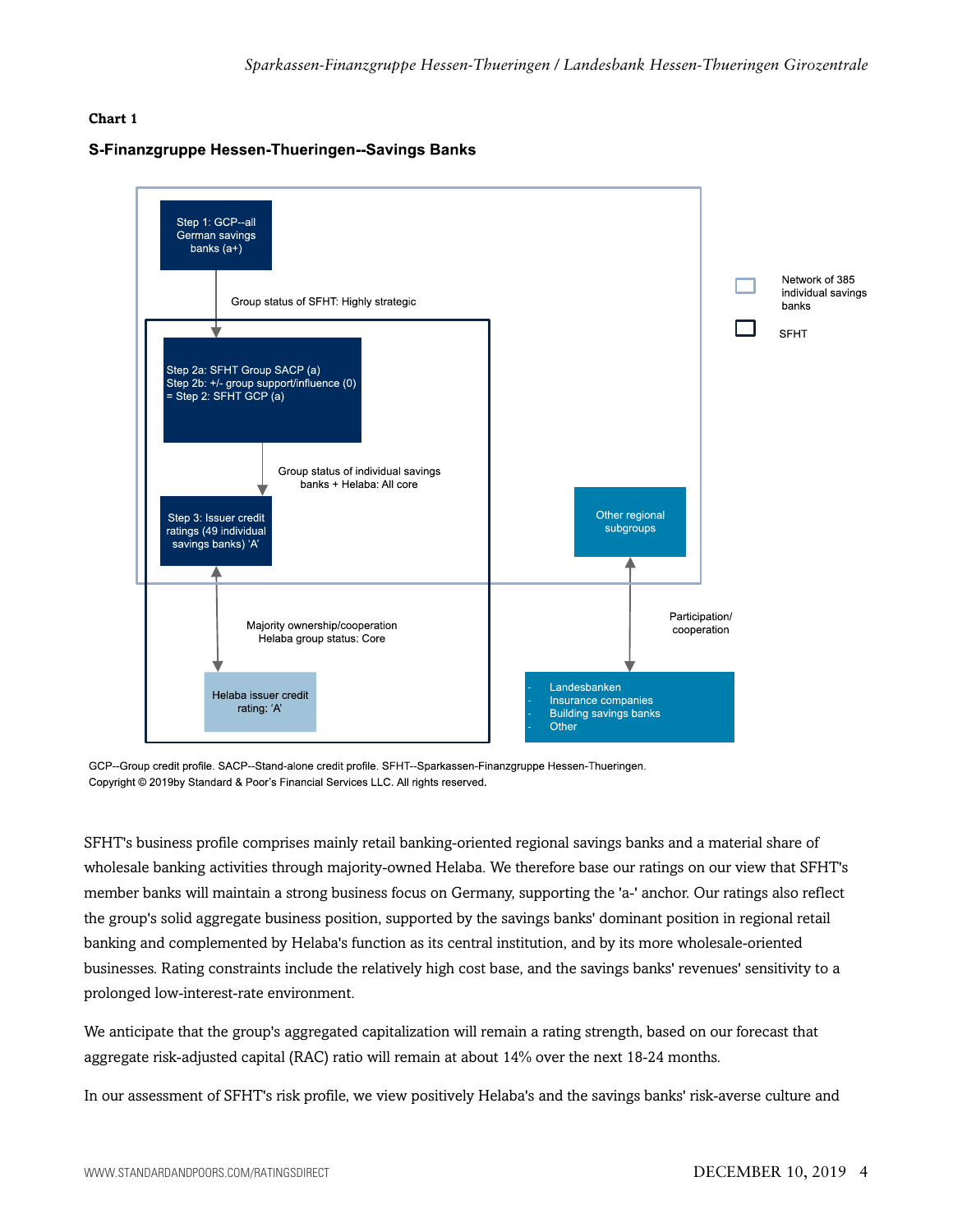relationship-based strategies, which partly mitigate their sizable exposure to CRE markets.

We also factor in SFHT's refinancing availability from its large regional retail branch network, close relationships with domestic corporate clients, and funding diversification courtesy of Helaba.

We consider Helaba to be a core member of SFHT and include it in SFHT's GCP. This reflects its majority ownership by, and continued integration with, the savings banks, and its ability to benefit from an additional regional reserve fund, which was set up by Helaba and the region's savings banks to support each other, if needed. Helaba also acts as the central institution for about 40% of all savings banks in Germany.

#### Anchor: 'a-' reflecting lending exposure predominantly to Germany

Our bank criteria use our Banking Industry Country Risk Assessment (BICRA) economic risk and industry risk scores to determine a bank's anchor, the starting point in assigning an issuer credit rating (ICR). Our anchor for banks operating mainly in Germany is 'a-'.

Our 'a-' anchor for SFHT reflects the group entities' domicile in Germany, where they are regulated, and our view of the blended economic risk of the markets in which the group operates. About 80% of the group's exposure to the private sector and to local and regional governments is domestic. This has a favorable impact on the anchor, because we view Germany as having the lowest economic risk of all banking systems globally. About 20% of SFHT's credit exposure is in countries with higher economic risks, due to Helaba's activities abroad-–mainly in CRE lending and corporate finance. We project no material changes to country composition, and expect that savings banks' balance sheets will grow in line with Helaba's. Helaba is slightly increasing the share of foreign corporate exposures, but its corporate exposures account for only about 40% of the group's total private sector and regional government exposures. This implies that the anchor is sensitive to a potential downward revision of industry risk but not economic risk--both of which we consider to be on a negative trend for Germany.

Despite strengthening headwinds for Germany's economy from the ongoing trade war and a potentially disruptive Brexit, we maintain our view of Germany's economy as highly diversified, competitive, and resilient. A strong fiscal and sizable net external creditor position provides important buffers in a shock. That said, the high degree of openness, with exports accounting for almost 50% of GDP in 2018, greatly exposes Germany to external risks. Moreover, risks of economic imbalances are starting to emerge. Real house price growth returned to 6.3%, from 3.9% in 2017, and price pressures remain high thanks to low unemployment levels and rising wages, very high levels of net immigration, and supply shortages. Given the emerging pockets of weakness in Germany's corporate sector, we expect the very favorable cycle of minimal- or non-existing-risk costs will end, although overall private-sector debt remains low, at 107% of GDP in 2018.

As is the case for many European banking industries, industry risk in Germany is intermediate, in our view. However, returns in the German banking industry are trailing the Northern and Eastern European banking industries. In addition, the low-for-longer interest rate environment and very strong competition will continue to weigh on profitability, while progress in cost- reducing and efficiency-enhancing measures has been slow to translate into meaningful savings. The need for significant investment in core banking systems and digital customer services will keep cost pressure high. Overall, German banks compare poorly in terms of cost efficiency with their European peers, and are increasingly exposed to the risks of tech disruption.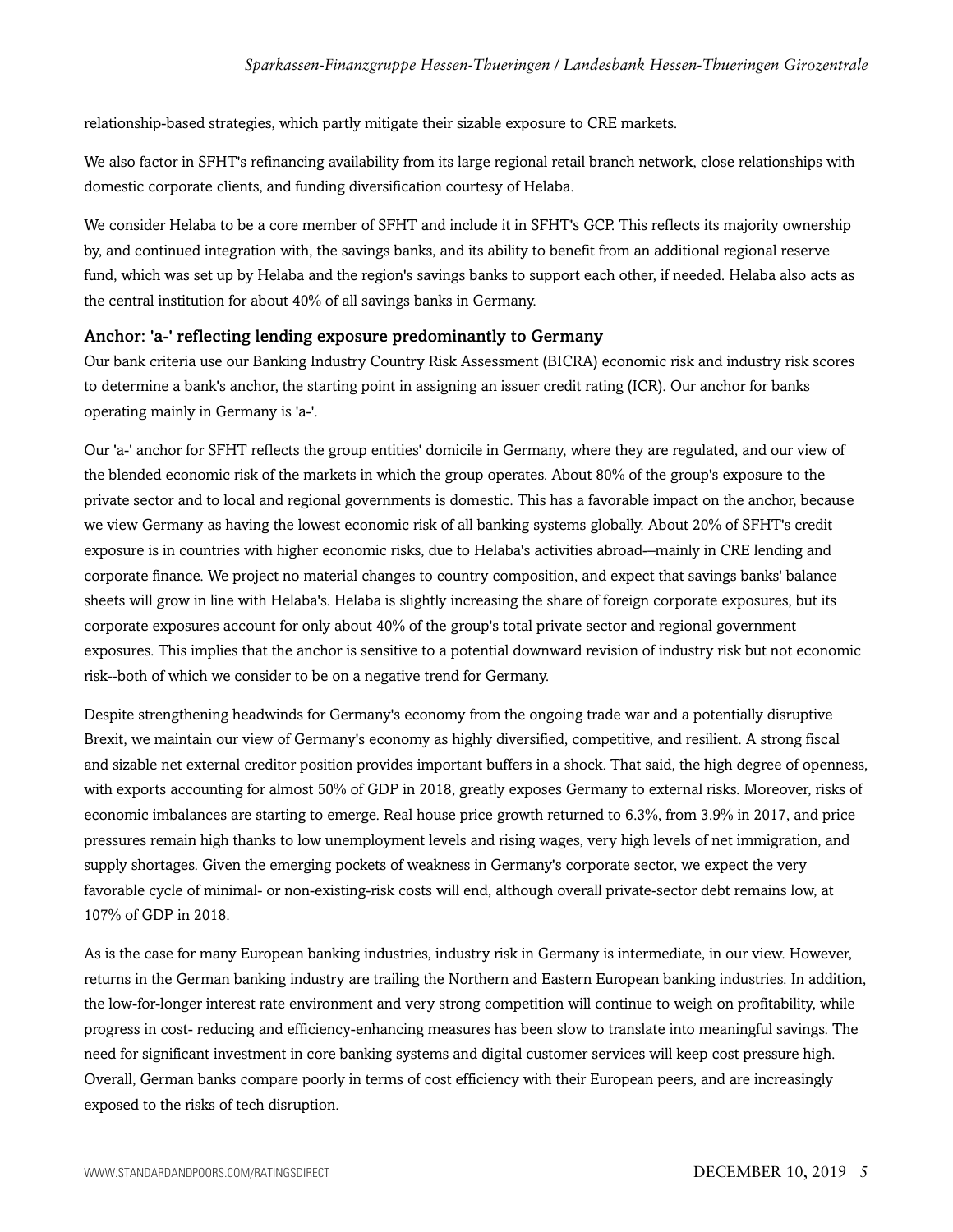Well-funded and strongly capitalized savings and cooperative banking groups that have about 50% of the market in this segment will continue to dominate Germany's retail banking market. Large banks typically carry riskier concentration and business risk, but have become significantly less vulnerable to economic risks thanks to substantial deleveraging, de-risking, and recapitalization in recent years. We continue to consider the institutional framework for the German banking system as intermediate, because regulatory reforms and expected progress are resolving major deficiencies and improving accountability and transparency in the German banking system.

#### **Table 1**

| S-Finanzgruppe Hessen-Thueringen--Key Figures |                        |           |           |           |           |  |  |  |  |
|-----------------------------------------------|------------------------|-----------|-----------|-----------|-----------|--|--|--|--|
|                                               | --Year ended Dec. 31-- |           |           |           |           |  |  |  |  |
| (Mil. €)                                      | 2018                   | 2017      | 2016      | 2015      | 2014      |  |  |  |  |
| Adjusted assets                               | 258,693.0              | 251.779.0 | 256,510.0 | 260.162.0 | 264.203.0 |  |  |  |  |
| Customer loans (gross)                        | 161.949.0              | 155.474.0 | 156.472.0 | 154.147.0 | 150.038.0 |  |  |  |  |
| Adjusted common equity                        | 18.786.0               | 17.983.9  | 17.154.7  | 17.304.0  | 16.292.0  |  |  |  |  |
| Operating revenues                            | 4.116.0                | 4.940.0   | 5.228.0   | 5.164.0   | 5,356.0   |  |  |  |  |
| Noninterest expenses                          | 3.236.0                | 3.512.0   | 3.494.0   | 3.461.0   | 3.590.0   |  |  |  |  |
| Core earnings                                 | 608.7                  | 1.076.9   | 1.183.4   | 1.066.6   | 1.188.6   |  |  |  |  |

#### Business position: Dominant retail franchise in Hesse and Thuringia

In our assessment of SFHT's business position, we view positively the highly predictable business volumes of the member savings banks. We take a similar view of the prudent and relationship-based strategy of Helaba's wholesale banking, which is active in business lines that we consider to be more cyclical. These benefits are partly offset by a relatively high cost base and the savings banks' sensitivity to a prolonged ultra-low-interest-rate environment. Also, given SFHT's focus on the two German states of Hesse and Thuringia, the group does not benefit from the same degree of diversification and strong nationwide market position as its higher scored peer, Cooperative Banking Sector Germany. The savings banks' business contributes about 60%-70% (see table 1) to the group's pretax profit based on SFHT's segment reporting. Helaba's other commercial activities contribute the remainder, of which more than half is from its CRE activities.

#### **Table 2**

| S-Finanzgruppe Hessen-Thueringen--Segment Pretax Profit Composition |         |         |  |  |  |  |  |
|---------------------------------------------------------------------|---------|---------|--|--|--|--|--|
|                                                                     | 2018    | 2017    |  |  |  |  |  |
| Real estate                                                         | 242     | 254     |  |  |  |  |  |
| Corporate finance                                                   | 121     | 263     |  |  |  |  |  |
| Promotion-related business                                          | 19      | 19      |  |  |  |  |  |
| Retail and asset management                                         | 754     | 1,168   |  |  |  |  |  |
| Other / consolidation                                               | (178.0) | (331.0) |  |  |  |  |  |
| Total                                                               | 958     | 1.373   |  |  |  |  |  |

We anticipate that the savings banks within SFHT will continue to maintain strong market penetration in retail banking and the small and midsized enterprise (SME) corporate banking products with a demonstrably loyal customer base in their home region. This results in revenues with a high annuity character, mainly from interest income. Market shares range between approximately 30% and 45% in areas such as accounts, deposits, and mortgage products, based on a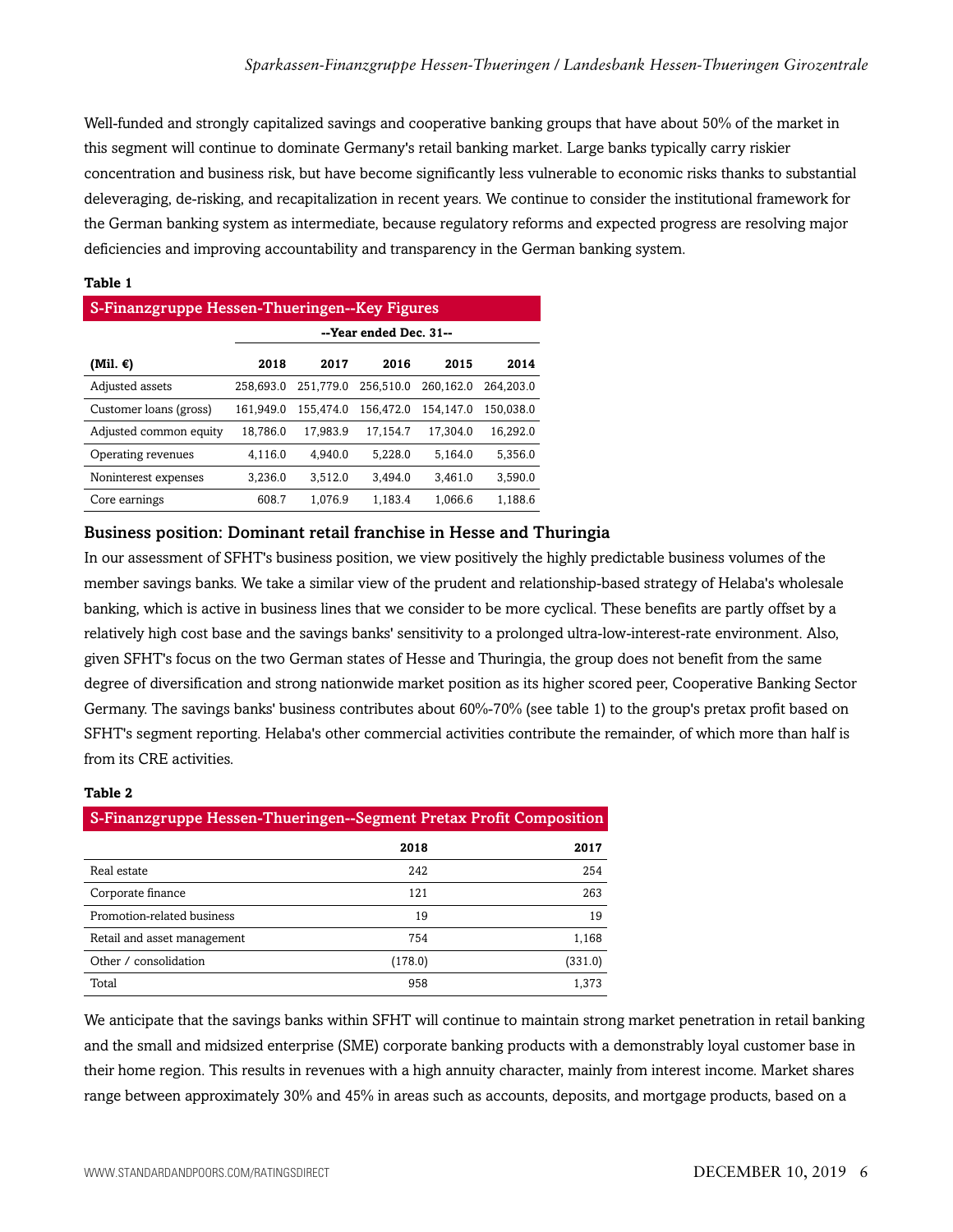dense network of branches and self-service centers, and very positive recognition of the nationwide savings banks' brand. At the same time, SFHT's member savings banks increasingly open digital channels to their client base, with product development often centralized at the national level, to reflect changes in customer behavior in retail banking. However, benefits are partly offset by the savings banks' revenue concentration in interest income from commoditized banking products, coupled with a relatively large and inflexible cost base at all member banks. This leads to an above-average sensitivity of the savings banks' profitability to the prolonged low-interest-rate environment.

Helaba complements the savings banks' business as SFHT's central institution, and fully owns the largest savings bank in the region, Frankfurter Sparkasse. However, it sources its earnings mainly from activities in CRE (where it is one of the largest players in Germany), corporate finance, financial markets business, and asset management--all both domestically and abroad. We consider such wholesale banking activities generally to be cyclical. However, Helaba has built a track record of prudently managing these activities. Helaba's cost-income ratio stands at a high 80%, and it recently announced an efficiency program that will include downsizing of employees to tackle its sub-par efficiency compared with international peers with a projected median efficiency ratio in 2020 of about 62%. We consider this particularly important because we expect pressure on Helaba's revenues to increase, as we are approaching less favorable conditions than in previous years.

Since the acquisition of the former WestLB's business with savings banks in 2012, Helaba took over the central institution role for the savings banks in the German states of North Rhine-Westphalia and Brandenburg. It is the designated central institution for about 40% of savings banks across Germany. This supports its high importance to the nationwide savings banks sector, and adds stability and diversity to Helaba's business profile by providing access to these customers and business volumes. It also has improved its access to stable funding from the savings banks in these large regions.

Helaba recently completed the acquisition of public lender Dexia Kommunalbank Deutschland (DKD). The acquired public sector portfolio has a high concentration in Germany, funded by stable Pfandbriefe (covered bonds). We do not see material changes to SFHT's financial profile, as we expect Helaba to run down the portfolio swiftly in order to realize equity reserves. We do not anticipate increased focus on public lending. In 2019, Helaba also took over a land transport portfolio from DVB Bank, with both transactions demonstrating that Helaba is actively looking for market opportunities to offset some of the pressure on its revenues.

Overall, we believe there is good collaboration between SFHT member banks, as well as strategic coordination and oversight within the group. This mitigates the sector's inherent strategic difficulties, of being a group of separate legal entities with independent management--which tends to slow down decision-making, in our view. However, SFHT's decentralized group structure and high cost base with strong reliance on physical branches increases the risk that its retail activities could be subject to tech disruption, especially if the open banking trend were to accelerate.

Still, some of the member savings banks appear to be less effective at exploiting their full market potential. We assume that peer pressure and oversight will support these banks in improving their effectiveness, as the low-interest-rate environment continues to eat into banks' interest margins. We understand that countermeasures will also include additional branch closures. However, even after such closures, SFHT member banks would still maintain by far the largest retail banking franchise in their regions.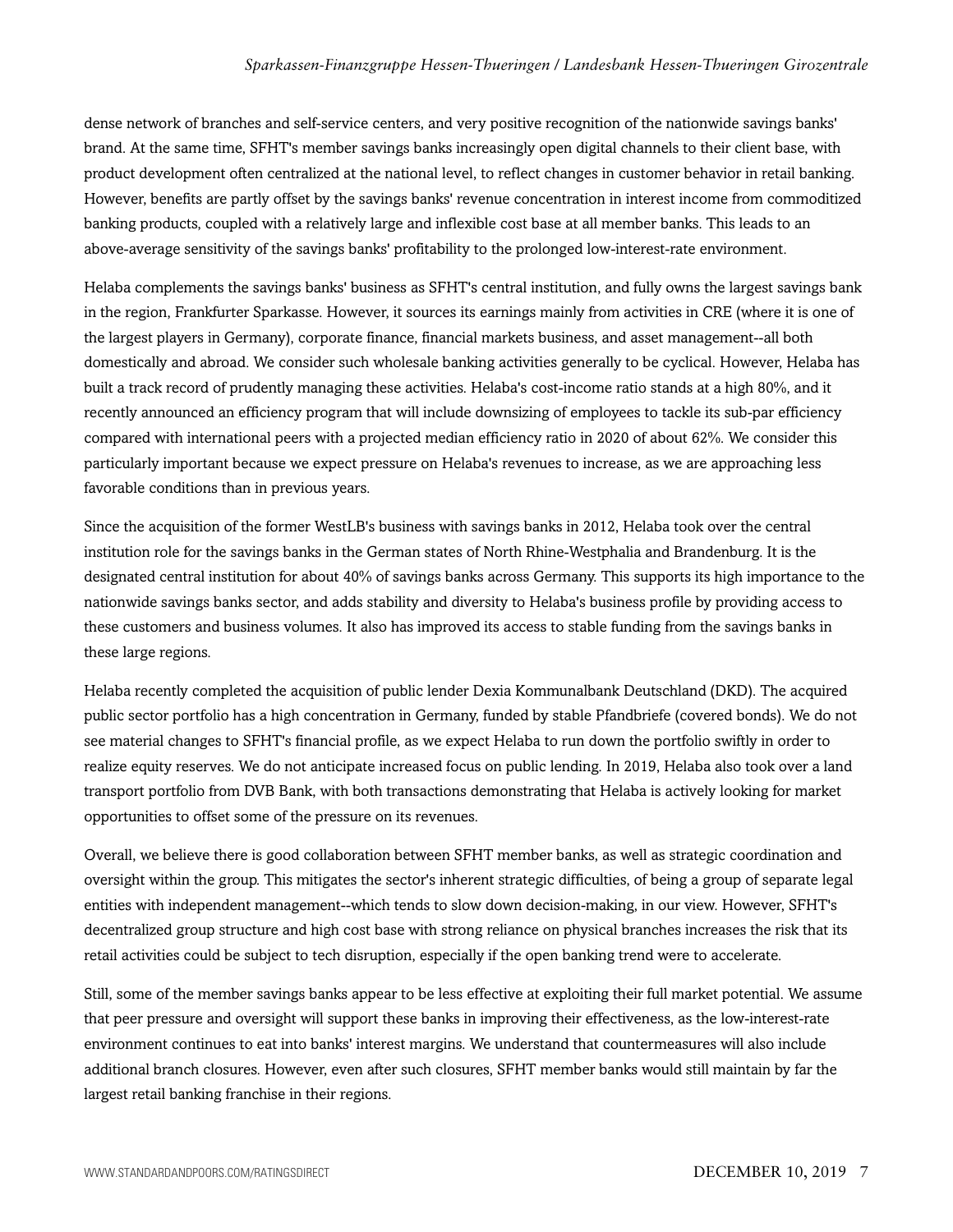| S-Finanzgruppe Hessen-Thueringen--Business Position           |                        |         |         |         |         |  |  |  |  |
|---------------------------------------------------------------|------------------------|---------|---------|---------|---------|--|--|--|--|
|                                                               | --Year ended Dec. 31-- |         |         |         |         |  |  |  |  |
| $(\%)$                                                        | 2018                   | 2017    | 2016    | 2015    | 2014    |  |  |  |  |
| Total revenue from business line (currency in millions)       | 4,212.0                | 4,940.0 | 5,228.0 | 5.164.0 | 5,358.0 |  |  |  |  |
| Commercial banking/total revenues from business line          | 10.4                   | 9.1     | 9.5     | 10.0    | 9.5     |  |  |  |  |
| Retail banking/total revenues from business line              | 46.1                   | 46.5    | 44.7    | 46.9    | 45.3    |  |  |  |  |
| Commercial & retail banking/total revenues from business line | 56.4                   | 55.5    | 54.2    | 56.9    | 54.8    |  |  |  |  |
| Corporate finance/total revenues from business line           | 9.1                    | 6.3     | 6.2     | 6.5     | 5.2     |  |  |  |  |
| Other revenues/total revenues from business line              | 34.4                   | 38.2    | 39.6    | 36.6    | 40.0    |  |  |  |  |
| Investment banking/total revenues from business line          | 9.1                    | 6.3     | 6.2     | 6.5     | 5.2     |  |  |  |  |
| Return on average common equity                               | 3.1                    | 5.2     | 6.2     | 5.9     | 6.8     |  |  |  |  |
|                                                               |                        |         |         |         |         |  |  |  |  |

#### **Table 3**

#### Capital and earnings: Strong capital buffers due to ongoing earnings retention

We base our assessment of capital and earnings primarily on our expectation that SFHT's consolidated RAC ratio will remain at strong levels and at about 14% over the next 18-24 months. This year's ratio decreased by about 1% to 13.8%, because of a combination of weaker-than-expected net income and relatively higher customer loan growth in asset classes that attract larger risk weights. In particular, after years of stagnation, we saw Helaba's corporate portfolio increase again, in particular in its CRE and project finance activities, which generally attract higher risk weights than most business originating from savings banks. Overall, our risk-weighted asset (RWA) metrics increased by about 6% from last year.

In our capital projection, we anticipate that growth in SFTH's customer portfolio will widely offset positive capital effects from retained earnings and the acquisition of the former DKD. Our projection also considers that earnings remain under ongoing pressure from the ultra-low interest-rate environment, leading to further reduction in net interest income. This forecast includes our revised interest-rate scenario, which assumes unchanged, very-low rate levels by at least 2021. We also include a gradual reversal of credit-loss provisioning requirements to levels more in line with historical averages, as downside risks to the German and global economy increase. We also assume that the ownership structure will continue to support high earnings retention. Overall, we expect our RAC ratio to stabilize at the current strong levels.

The very low economic risk in Germany generally benefits our RAC ratio, and leads to lower risk weights for domestic exposure by the savings banks, compared with the banks' regulatory standardized approach. This is more than offset by the higher risk weights that we apply to Helaba's corporate exposures. We continue to deduct the equity stakes--mainly in SV SparkassenVersicherung and other banking entities--of the savings banks sector from total adjusted capital (TAC), instead of applying risk charges on the investments.

Our assessment also reflects our view that the savings banks and Helaba will be able to comply with current and future regulatory capital requirements coming into effect under Basel III. Member banks' capital levels have increased substantially over the past decade, based on earnings retention that has outpaced low growth rates in risk assets. SFHT's consolidated regulatory core equity Tier 1 ratio under Basel III fully loaded rules stood at a very high 19.3% at year-end 2018. This ratio is based on equity determined by using International Financial Reporting Standards (IFRS)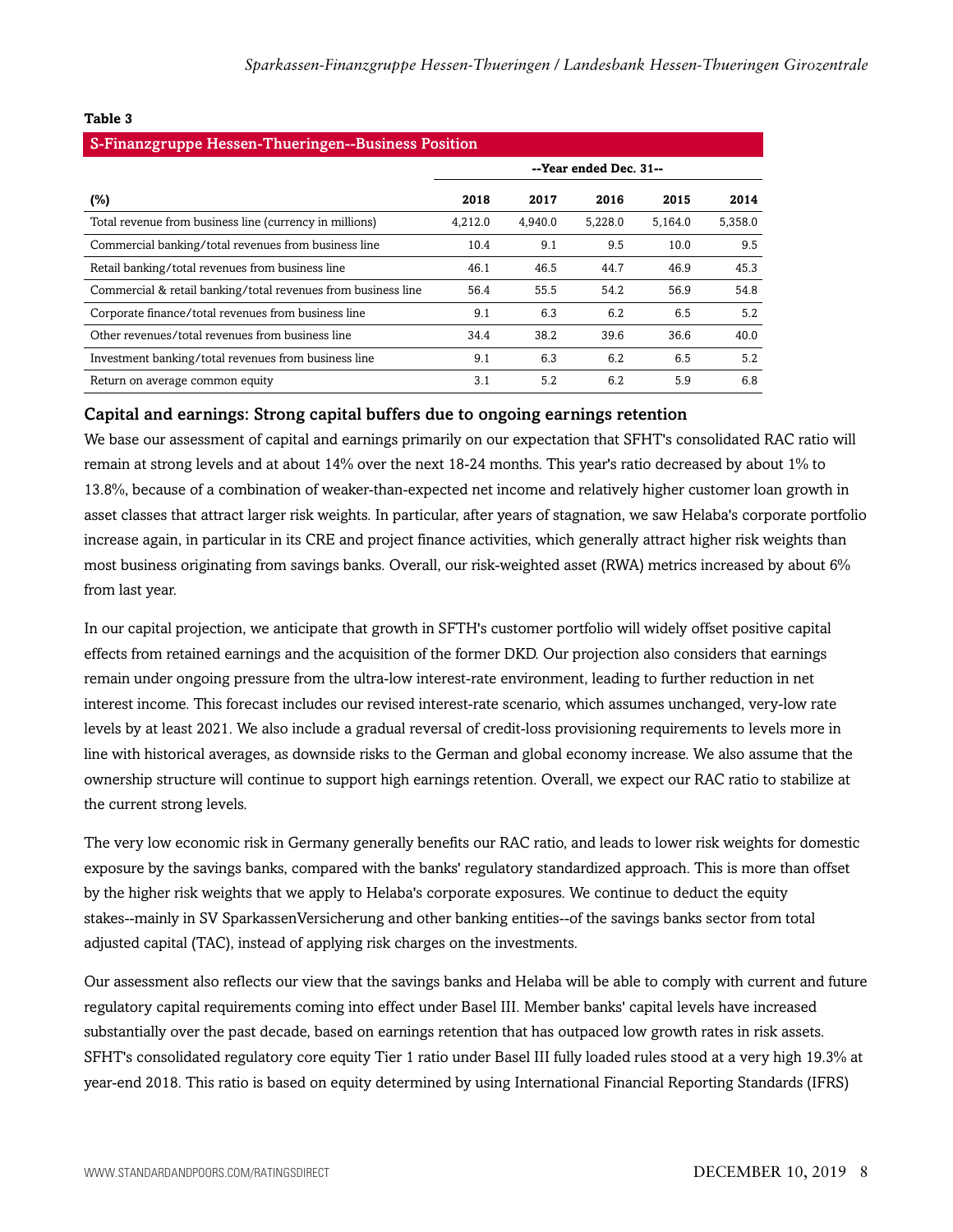accounting rules. For Helaba alone, its fully loaded common equity Tier 1 ratio was 14.9% on the same reporting. This ratio is favorable, but will likely fall because of new rules from the Basel committee designed to reduce the volatility of regulatory RWAs, in particular by the introduction of risk-weight floors for banks, such as Helaba, that apply internal ratings-based approaches.

We assess the quality of capital and earnings as neutral because adjusted common equity represents 91% of TAC with an increasing trend. The remainder consists of the former silent partnership (Stille Einlagen) from the State of Hesse, which was converted some years ago for regulatory reasons, and which we consider government-owned hybrids in our TAC calculation. The ownership structure with generally lower dividend payout requirements also supports our capital quality assessment. On the other side, our assessment is mitigated by, in our view, limitation to fungibility of capital within the group that consists of legally independent entities. The ratio for Helaba on a stand-alone basis slightly decreased to 8.9% and remains substantially lower than for SFHT as a whole and shows that capital is unevenly split among SFHT members.

#### **Table 4**

#### S-Finanzgruppe Hessen-Thueringen--Capital And Earnings

|                                                      | --Year ended Dec. 31-- |      |      |      |      |  |  |
|------------------------------------------------------|------------------------|------|------|------|------|--|--|
| $(\%)$                                               | 2018                   | 2017 | 2016 | 2015 | 2014 |  |  |
| S&P Global Ratings' RAC ratio before diversification | 13.8                   | 14.8 | 13.8 | 13.7 | 12.7 |  |  |
| S&P Global Ratings' RAC ratio after diversification  | 13.0                   | 14.3 | 13.3 | 14.3 | 13.5 |  |  |
| Adjusted common equity/total adjusted capital        | 90.6                   | 90.4 | 89.9 | 90.0 | 89.5 |  |  |
| Net interest income/operating revenues               | 66.7                   | 56.4 | 56.7 | 59.1 | 56.2 |  |  |
| Fee income/operating revenues                        | 25.0                   | 20.7 | 18.5 | 18.3 | 16.5 |  |  |
| Market-sensitive income/operating revenues           | (4.4)                  | 6.2  | 8.2  | 6.6  | 7.8  |  |  |
| Noninterest expenses/operating revenues              | 78.6                   | 71.1 | 66.8 | 67.0 | 67.0 |  |  |
| Preprovision operating income/average assets         | 0.3                    | 0.6  | 0.7  | 0.6  | 0.7  |  |  |
| Core earnings/average managed assets                 | 0.2                    | 0.4  | 0.5  | 0.4  | 0.5  |  |  |

RAC--Risk-adjusted capital.

#### **Table 5**

#### S-Finanzgruppe Hessen-Thueringen--Risk-Adjusted Capital Framework Data

| (Mil. $\epsilon$ )                                     |           | Exposure* Basel III RWA | <b>Average Basel III</b><br>$RW(\% )$ | <b>S&amp;P Global</b><br><b>Ratings RWA</b> | <b>Average S&amp;P Global</b><br>Ratings RW (%) |
|--------------------------------------------------------|-----------|-------------------------|---------------------------------------|---------------------------------------------|-------------------------------------------------|
| <b>Credit risk</b>                                     |           |                         |                                       |                                             |                                                 |
| Government & central banks                             | 69,351.6  | 2,221.6                 | 3.2                                   | 2,166.6                                     | 3.1                                             |
| Of which regional governments and<br>local authorities | 41,655.3  | 1,918.9                 | 4.6                                   | 1,547.6                                     | 3.7                                             |
| Institutions and CCPs                                  | 39,020.7  | 4,774.7                 | 12.2                                  | 7,772.4                                     | 19.9                                            |
| Corporate                                              | 104,928.9 | 57,805.4                | 55.1                                  | 68,575.4                                    | 65.4                                            |
| Retail                                                 | 46,027.9  | 21,375.3                | 46.4                                  | 17,328.3                                    | 37.6                                            |
| Of which mortgage                                      | 25,583.9  | 7,927.5                 | 31.0                                  | 5,121.5                                     | 20.0                                            |
| Securitization§                                        | 275.5     | 36.5                    | 13.2                                  | 108.2                                       | 39.3                                            |
| Other assets <sup>+</sup>                              | 3,913.0   | 2,611.1                 | 66.7                                  | 5,260.2                                     | 134.4                                           |
| Total credit risk                                      | 263,517.7 | 88,824.5                | 33.7                                  | 101,211.1                                   | 38.4                                            |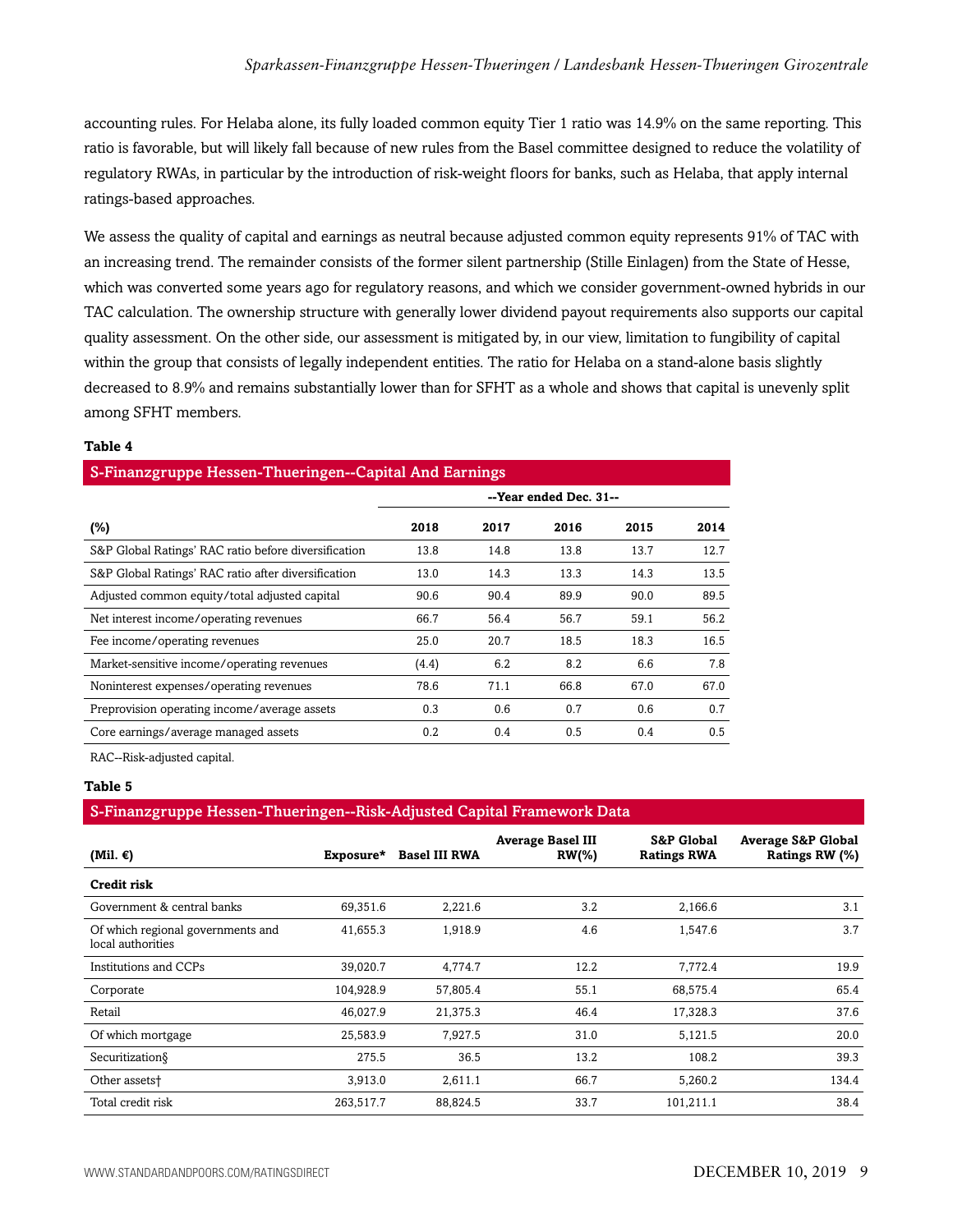#### **Table 5**

#### S-Finanzgruppe Hessen-Thueringen--Risk-Adjusted Capital Framework Data (cont.)

| <b>Credit valuation adjustment</b>                 |                 |                      |                                   |                                             |                                                |
|----------------------------------------------------|-----------------|----------------------|-----------------------------------|---------------------------------------------|------------------------------------------------|
| Total credit valuation adjustment                  | --              | 681.7                | --                                | 1,946.1                                     |                                                |
| <b>Market Risk</b>                                 |                 |                      |                                   |                                             |                                                |
| Equity in the banking book                         | 10,034.8        | 9,017.0              | 89.9                              | 37,021.9                                    | 368.9                                          |
| Trading book market risk                           | --              | 3,650.2              | --                                | 5,454.4                                     |                                                |
| Total market risk                                  | --              | 12,667.2             | --                                | 42,476.3                                    |                                                |
| Operational risk                                   |                 |                      |                                   |                                             |                                                |
| Total operational risk                             | $\overline{a}$  | 8,452.1              | --                                | 4,309.0                                     |                                                |
|                                                    | <b>Exposure</b> | <b>Basel III RWA</b> | <b>Average Basel II</b><br>RW (%) | <b>S&amp;P Global</b><br><b>Ratings RWA</b> | % of S&P Global<br><b>Ratings RWA</b>          |
| Diversification adjustments                        |                 |                      |                                   |                                             |                                                |
| RWA before diversification                         | --              | 110,625.6            | --                                | 149,942.5                                   | 100.0                                          |
| Total diversification/concentration<br>adjustments | --              | $\sim$               | --                                | 9,884.1                                     | 6.6                                            |
| RWA after diversification                          | --              | 110,625.6            | --                                | 159,826.6                                   | 106.6                                          |
|                                                    |                 | Tier 1 capital       | Tier 1 ratio (%)                  | <b>Total adjusted</b><br>capital            | <b>S&amp;P Global Ratings</b><br>RAC ratio (%) |
| Capital ratio                                      |                 |                      |                                   |                                             |                                                |
| Capital ratio before adjustments                   |                 | 22,012.0             | 19.9                              | 20,731.0                                    | 13.8                                           |
| Capital ratio after adjustments‡                   |                 | 22.012.0             | 19.8                              | 20.731.0                                    | 13.0                                           |

\*Exposure at default. §Securitization Exposure includes the securitization tranches deducted from capital in the regulatory framework. †Exposure and S&P Global Ratings' risk-weighted assets for equity in the banking book include minority equity holdings in financial institutions. ‡Adjustments to Tier 1 ratio are additional regulatory requirements (e.g. transitional floor or Pillar 2 add-ons). RWA--Risk-weighted assets. RW--Risk weight. RAC--Risk-adjusted capital. Sources: Company data as of Dec. 31, 2018, S&P Global Ratings.

#### Risk position: Benefiting from a high share of granular retail loans and lower risk appetite

SFHT's loss track record through the recent financial and sovereign debt crisis has been better than that of peers in Germany with similar geographic and business profiles. (see For German Landesbanken In 2019, The Risk Is Down, But Long-Term Questions Remain, published Sept. 26, 2019 on RatingsDirect). In our opinion, the group will be able to manage the increasingly difficult economic environment in Germany, in particular in the corporate sector, given both the savings banks' and Helaba's prudent risk appetite. We balance the savings banks' highly granular retail loan portfolios in Germany against Helaba's well-managed, but more cyclical and concentrated, exposures. We also consider that capital is not fully fungible within the group, since the banks are legally independent and separately regulated.

SFHT's group-wide risk discipline benefits from joint risk-management guidelines, harmonized rating and scoring systems, monitoring by SFHT's audit department for the savings banks, and risk-reward contributions to the protection scheme. The group also benefits from a high proportion of collateralized, granular domestic residential mortgage loans and overall still widely stable housing markets in Germany. Domestic credit losses have been very low over the past few years, even close to historical lows, and this resulted in releases of €4 million in provisions in 2018 and €53 million in 2017. Given the signs of an economic worsening in SFTH's core market, Germany, we anticipate a gradual reversal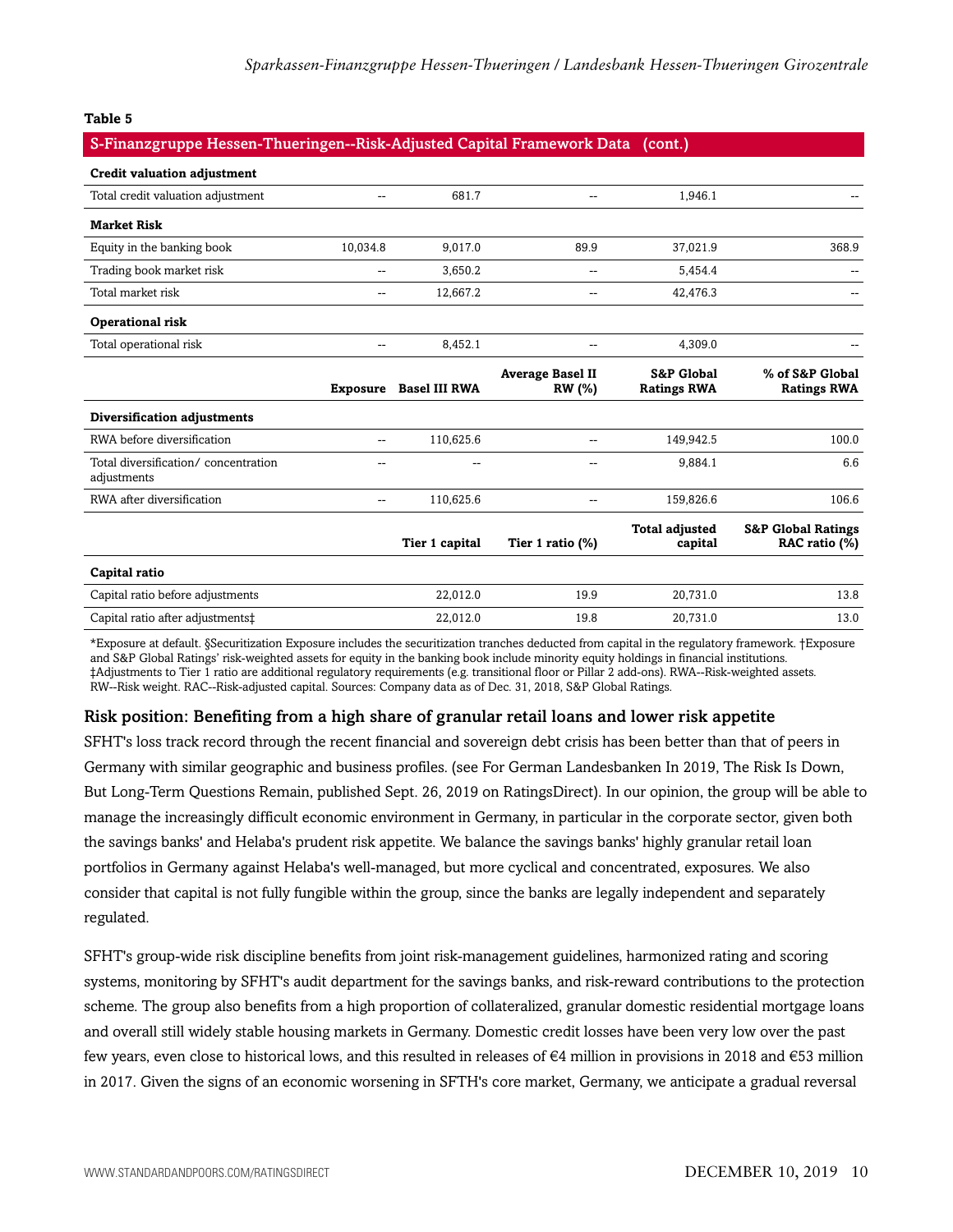of risk costs over the coming years. Because the savings banks operate only in their own regions and are constrained by individual regulatory limits on single loans, the single-name concentration risk for the group from individual savings banks is negligible.

In our view, SFHT's exposure to the CRE sector through Helaba represents the biggest industry concentration risk. After years of muted growth with material amounts of prepayments, Helaba's credit volume in this segment slightly increased again to about €32 billion in 2018 from €31 billion in 2017. About 58% of this exposure is outside Germany, mainly the U.S., the U.K., and France. These risks are partly mitigated by what we see as the savings banks' and Helaba's risk-averse cultures. Helaba's credit losses on international CRE and corporate financing have been materially lower than those of many other specialized peers. We see this as an illustration of Helaba's generally more prudent underwriting and conservative risk culture. Helaba's exposure to CRE in the U.K. is about €3.2 billion, mainly in London and Southern England. Although exposure quality might suffer following the U.K.'s expected departure from the EU in early 2020, we believe that the effect on Helaba and SFHT should be immaterial to our ratings. The loan-to-value ratios are almost entirely below 70%, with the vast majority (78% in total) below 60%. The exposure to financial institutions tenants is minimal. We also consider Helaba's traditional focus on strong sponsors with long-standing relationships as ratings positive.

In addition to the acquisition of DKD, Helaba also took over a  $\epsilon$ 2 billion land transport portfolio from German peer DVB Bank SE in 2019. Helaba can already build on in-house expertise in this segment, and we do not anticipate material changes in Helaba's risk profile from this acquisition, and especially not for SFHT as a whole.

| S-Finanzgruppe Hessen-Thueringen--Risk Position                                 |                        |       |      |       |       |  |  |  |  |
|---------------------------------------------------------------------------------|------------------------|-------|------|-------|-------|--|--|--|--|
|                                                                                 | --Year ended Dec. 31-- |       |      |       |       |  |  |  |  |
| (%)                                                                             | 2018                   | 2017  | 2016 | 2015  | 2014  |  |  |  |  |
| Growth in customer loans                                                        | 4.2                    | (0.6) | 1.5  | 2.7   | 0.7   |  |  |  |  |
| Total diversification adjustment/S&P Global Ratings' RWA before diversification | 6.6                    | 3.7   | 4.3  | (4.2) | (5.6) |  |  |  |  |
| Total managed assets/adjusted common equity (x)                                 | 13.8                   | 14.0  | 15.0 | 15.0  | 16.2  |  |  |  |  |
| New loan loss provisions/average customer loans                                 | (0.0)                  | (0.1) | 0.1  | 0.1   | 0.0   |  |  |  |  |

#### **Table 6**

RWA--Risk-weighted assets.

#### Funding and liquidity: Benefit from SFHT's sizable regional retail deposit franchise

We anticipate that SFHT's funding and liquidity will remain neutral for the rating, given that these two factors are in line with other large European peers. We view positively the group's refinancing availability from its large regional retail branch network, its close relationships with domestic retail and corporate clients, and its franchise for issuing longer-term Pfandbriefe. In our view, however, funding and liquidity are not fully fungible within the group. The savings banks are very well funded and have a strong granular retail deposit base, which creates sizable surplus liquidity. SFHT's strong regional franchise and broad branch network support the stability of its customer deposits. Moreover, their liquidity benefits from sizable high-quality securities eligible for sale-and-repurchase transactions. The banks' excess funding is channelled mainly to Helaba.

Helaba contributes to SFHT's funding access and diversity, but to a significant degree it is wholesale funded (including covered bonds, which proves beneficial in the low-rate environment as Helaba is able to refinance covered bonds at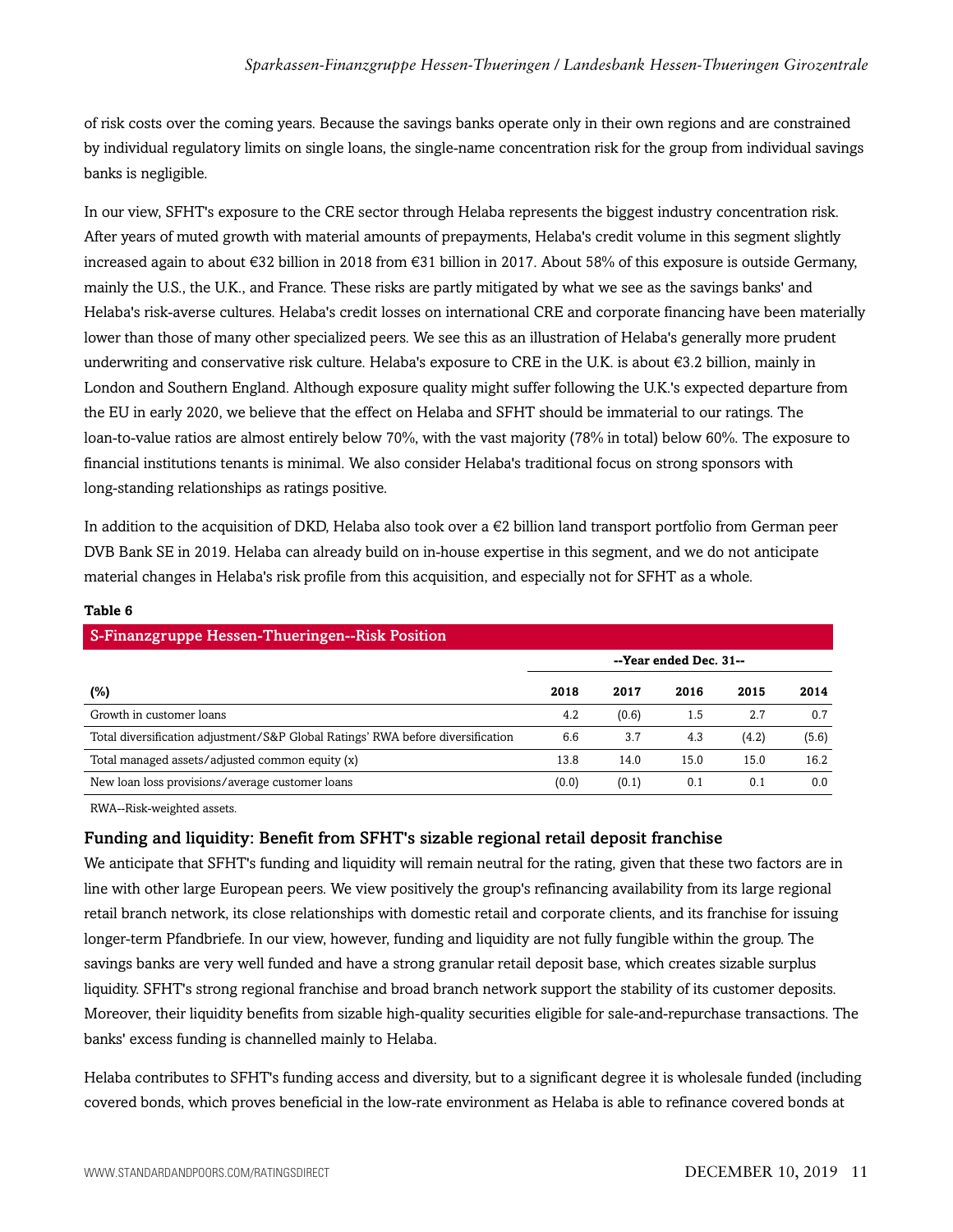negative rates in today's environment). However, it also exposes Helaba to potentially tighter funding access and higher financing costs under stressed conditions. That said, Helaba has for many years applied a largely matched funding policy to mitigate funding and liquidity risks, which we regard as ratings positive. A high level of covered bonds issuance and good access to refinancing in Germany's Pfandbriefe market support its franchise, and Helaba's wholesale funding sources are generally very diverse. We also regard Helaba's access to funding from the savings banks in North Rhine-Westphalia and Brandenburg, through its role as their central institution, as ratings positive. Moreover, Helaba owns Frankfurter Sparkasse, which affords it direct access to granular retail deposits. We continue to view as positive Helaba's prudent liquidity management.

SFHT's aggregate loan-to-deposit ratio was about 120% at year-end 2018, reflecting that Helaba's operations are not fully deposit funded such as those of the savings banks. However, our stable funding ratio of above 100% demonstrates the overall balanced funding profile of the group. SFHT's broad liquid assets to short-term wholesale funding ratio of 1.19x as of year-end 2018 underpins our adequate view of the group's liquidity position. The savings banks and Helaba's large securities portfolio, including substantial amounts of liquid assets bolsters this ratio, in our view. Considering all aspects, we expect SFHT could operate for more than six months without access to market funding in an adverse scenario.

#### **Table 7**

| S-Finanzgruppe Hessen-Thueringen--Funding And Liquidity |                        |       |       |       |       |  |  |  |  |
|---------------------------------------------------------|------------------------|-------|-------|-------|-------|--|--|--|--|
|                                                         | --Year ended Dec. 31-- |       |       |       |       |  |  |  |  |
| (%)                                                     | 2018                   | 2017  | 2016  | 2015  | 2014  |  |  |  |  |
| Core deposits/funding base                              | 60.3                   | 59.9  | 57.4  | 55.8  | 53.3  |  |  |  |  |
| Customer loans (net)/customer deposits                  | 119.9                  | 120.0 | 125.1 | 123.9 | 125.7 |  |  |  |  |
| Long-term funding ratio                                 | 81.1                   | 80.3  | 78.8  | 75.6  | 74.1  |  |  |  |  |
| Stable funding ratio                                    | 102.4                  | 100.7 | 98.1  | 96.2  | 95.4  |  |  |  |  |
| Short-term wholesale funding/funding base               | 20.8                   | 21.7  | 23.3  | 26.6  | 28.1  |  |  |  |  |
| Broad liquid assets/short-term wholesale funding (x)    | 1.2                    | 1.1   | 1.0   | 1.0   | 1.0   |  |  |  |  |
| Net broad liquid assets/short-term customer deposits    | 7.9                    | 5.1   | 1.2   | (1.9) | (1.9) |  |  |  |  |
| Short-term wholesale funding/total wholesale funding    | 51.2                   | 52.9  | 53.5  | 59.0  | 59.2  |  |  |  |  |

#### External support: Individual banks' ratings based on core group status

Our ratings are based on SFHT's member banks' aggregate strength, given that we consider them to be a group of integrated, albeit legally independent institutions (see "An Update On How We Rate German Savings Banks," published Sept. 26, 2019 on RatingsDirect). We consider SFHT, including Helaba, to be a highly strategic subgroup to the nationwide network of German savings banks, to which we assign a GCP of 'a+'. This is neutral to the GCP of SFHT, however, given that we already consider SFHT's unsupported GCP at 'a', which means that no uplift is possible for being a member of the nationwide network. Since we regard all SFHT savings banks and Helaba to be core members to SFHT, we equalize our ratings on each bank with the 'a' GCP on SFHT.

We also regard Helaba as a core group member and include it in our GCP on SFHT. This reflects that the savings banks in Hesse and Thuringia own 68.85% in Helaba and are actively involved in the supervision of its strategies. In addition, SFHT savings banks and Helaba strengthened their ties by creating a regional reserve fund in 2004 on top of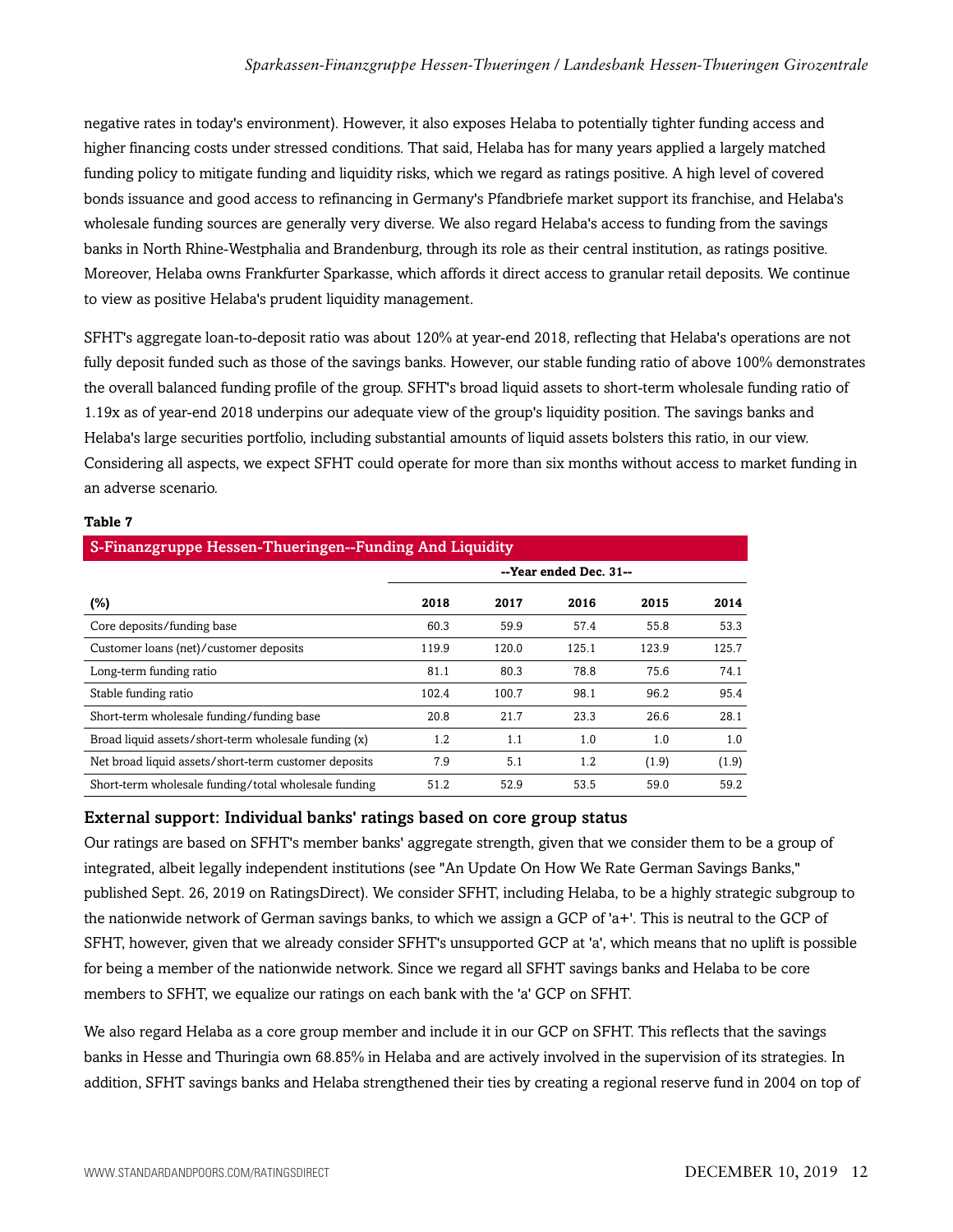the German savings banks' nationwide institutional protection scheme. The size of the regional reserve fund was €555 million at year-end 2018 and its goal is to prevent the insolvency of member institutions while also protecting depositors. It underscores the savings banks' commitment to each other and to Helaba. It differs from the nationwide mutual protection scheme of the German savings banks association by tying Helaba directly to its associated savings banks. Under the national scheme, Landesbanks are expected to support each other under a separate pillar that excludes savings banks, although they might ultimately receive support from savings banks under certain conditions.

Since June 2015, we have regarded the prospect of extraordinary government support for German banks as uncertain, in view of the authorities' clear intent to avoid taxpayer bail-outs of failing banks, and the well-advanced and effective resolution framework. At the same time, we view the German resolution regime as effective under our additional loss-absorbing capacity (ALAC) criteria. This contains a well-defined bail-in process under which authorities would permit nonviable systemically important banks to continue critical functions as going concerns following a bail-in of eligible liabilities.

However, our assessment of SFHT's GCP does not include ALAC support. We believe that regulators would apply a resolution framework to individual institutions in SFHT and not to the group as a whole. Apart from Helaba, it is unlikely that individual savings banks would be subject to a well-defined bail-in resolution process, given their small size, limited complexity, and low systemic importance in Germany as stand-alone entities. We believe that group support is the strongest external support element for member institutions including Helaba.

## <span id="page-12-0"></span>Related Criteria

- General Criteria: Hybrid Capital: Methodology And Assumptions, July 1, 2019
- General Criteria: Group Rating Methodology, July 1, 2019
- General Criteria: Methodology For Linking Long-Term And Short-Term Ratings, April 7, 2017
- Criteria | Financial Institutions | Banks: Bank Rating Methodology And Assumptions: Additional Loss-Absorbing Capacity, April 27, 2015
- General Criteria: Rating Government-Related Entities: Methodology And Assumptions, March 25, 2015
- Criteria | Financial Institutions | Banks: Quantitative Metrics For Rating Banks Globally: Methodology And Assumptions, July 17, 2013
- Criteria | Financial Institutions | Banks: Banks: Rating Methodology And Assumptions, Nov. 9, 2011
- Criteria | Financial Institutions | Banks: Banking Industry Country Risk Assessment Methodology And Assumptions, Nov. 9, 2011
- General Criteria: Use Of CreditWatch And Outlooks, Sept. 14, 2009
- Criteria | Financial Institutions | Banks: Commercial Paper I: Banks, March 23, 2004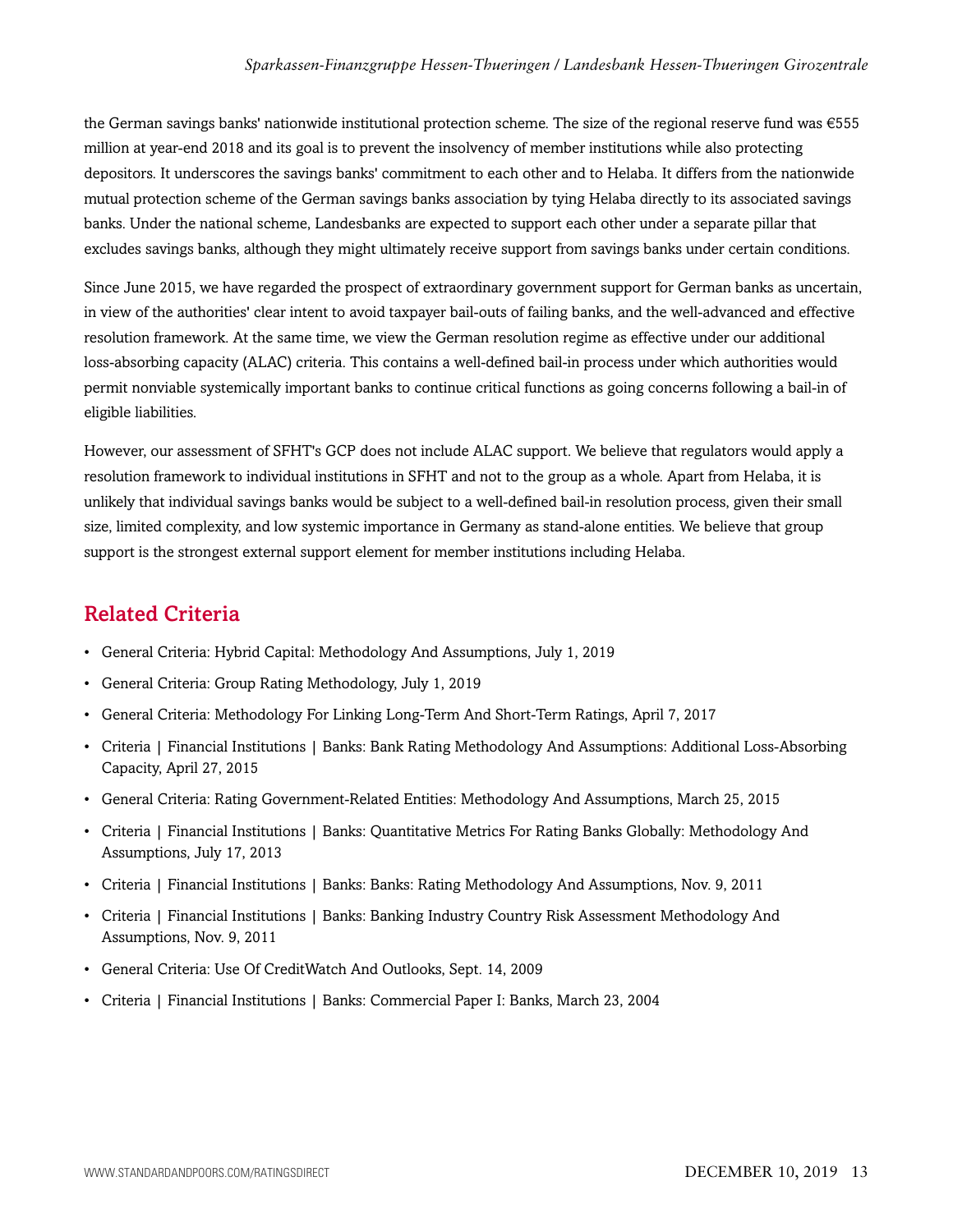# <span id="page-13-0"></span>Related Research

- Outlooks On Various German Banks Revised To Negative On Rising Banking Sector Risks; Ratings Affirmed, Sept. 18, 2019
- An Update On How We Rate German Savings Banks, Sept. 26, 2019
- For German Landesbanken In 2019, The Risk Is Down, But Long-Term Questions Remain, Sept. 26, 2019
- Banking Industry Country Risk Assessment: Germany, Oct. 1, 2019

| <b>Anchor Matrix</b> |                          |                      |       |                          |       |       |       |                          |                              |             |
|----------------------|--------------------------|----------------------|-------|--------------------------|-------|-------|-------|--------------------------|------------------------------|-------------|
| Industry             |                          | <b>Economic Risk</b> |       |                          |       |       |       |                          |                              |             |
| <b>Risk</b>          | $\mathbf{1}$             | $\mathbf{2}$         | 3     | $\overline{4}$           | 5     | 6     | 7     | 8                        | 9                            | 10          |
| $\mathbf{1}$         | a                        | a                    | $a-$  | bbb+                     | bbb+  | bbb   | ۰     | ٠                        | ۰                            |             |
| $\overline{2}$       | a                        | $a-$                 | $a-$  | bbb+                     | bbb   | bbb   | bbb-  | $\overline{\phantom{a}}$ | $\qquad \qquad -$            | ۰           |
| 3                    | $a-$                     | $a-$                 | bbb+  | $bbb+$                   | bbb   | bbb-  | bbb-  | $bb+$                    | $\qquad \qquad \blacksquare$ | -           |
| $\overline{4}$       | bbb+                     | bbb+                 | bbb+  | bbb                      | bbb   | bbb-  | $bb+$ | bb                       | bb                           | ٠           |
| 5                    | bbb+                     | bbb                  | bbb   | bbb                      | bbb-  | bbb-  | bb+   | bb                       | bb-                          | $b+$        |
| 6                    | bbb                      | bbb                  | bbb-  | bbb-                     | bbb-  | $bb+$ | bb    | bb                       | bb-                          | $b+$        |
| $\overline{7}$       | $\overline{\phantom{a}}$ | bbb-                 | bbb-  | $bb+$                    | $bb+$ | bb    | bb    | bb-                      | $b+$                         | $b+$        |
| 8                    | ۰                        | ۰                    | $bb+$ | bb                       | bb    | bb    | bb-   | bb-                      | $b+$                         | $\mathbf b$ |
| 9                    | $\overline{\phantom{a}}$ | ۰                    | ۰     | bb                       | bb-   | bb-   | b+    | $b+$                     | b+                           | b           |
| 10                   | -                        | ۰                    | ٠     | $\overline{\phantom{a}}$ | $b+$  | $b+$  | $b+$  | b                        | b                            | b-          |

#### Ratings Detail (As Of December 10, 2019)\* **Landesbank Hessen-Thueringen Girozentrale** Issuer Credit Rating A/Stable/A-1

| issuer Cream Rating                  |                  | A/ Stable/ A-1  |
|--------------------------------------|------------------|-----------------|
| Commercial Paper                     |                  |                 |
| Foreign Currency                     |                  | $A-1$           |
| Senior Subordinated                  |                  | $A-$            |
| Senior Unsecured                     |                  | A               |
| <b>Issuer Credit Ratings History</b> |                  |                 |
| 14-Aug-2019                          | Foreign Currency | A/Stable/A-1    |
| 21-Aug-2018                          |                  | A/Positive/A-1  |
| 16-Sep-2010                          |                  | A/Stable/A-1    |
| 14-Aug-2019                          | Local Currency   | A/Stable/A-1    |
| 21-Aug-2018                          |                  | A/Positive/A-1  |
| 16-Sep-2010                          |                  | A/Stable/A-1    |
| <b>Sovereign Rating</b>              |                  |                 |
| Germany                              |                  | AAA/Stable/A-1+ |
|                                      |                  |                 |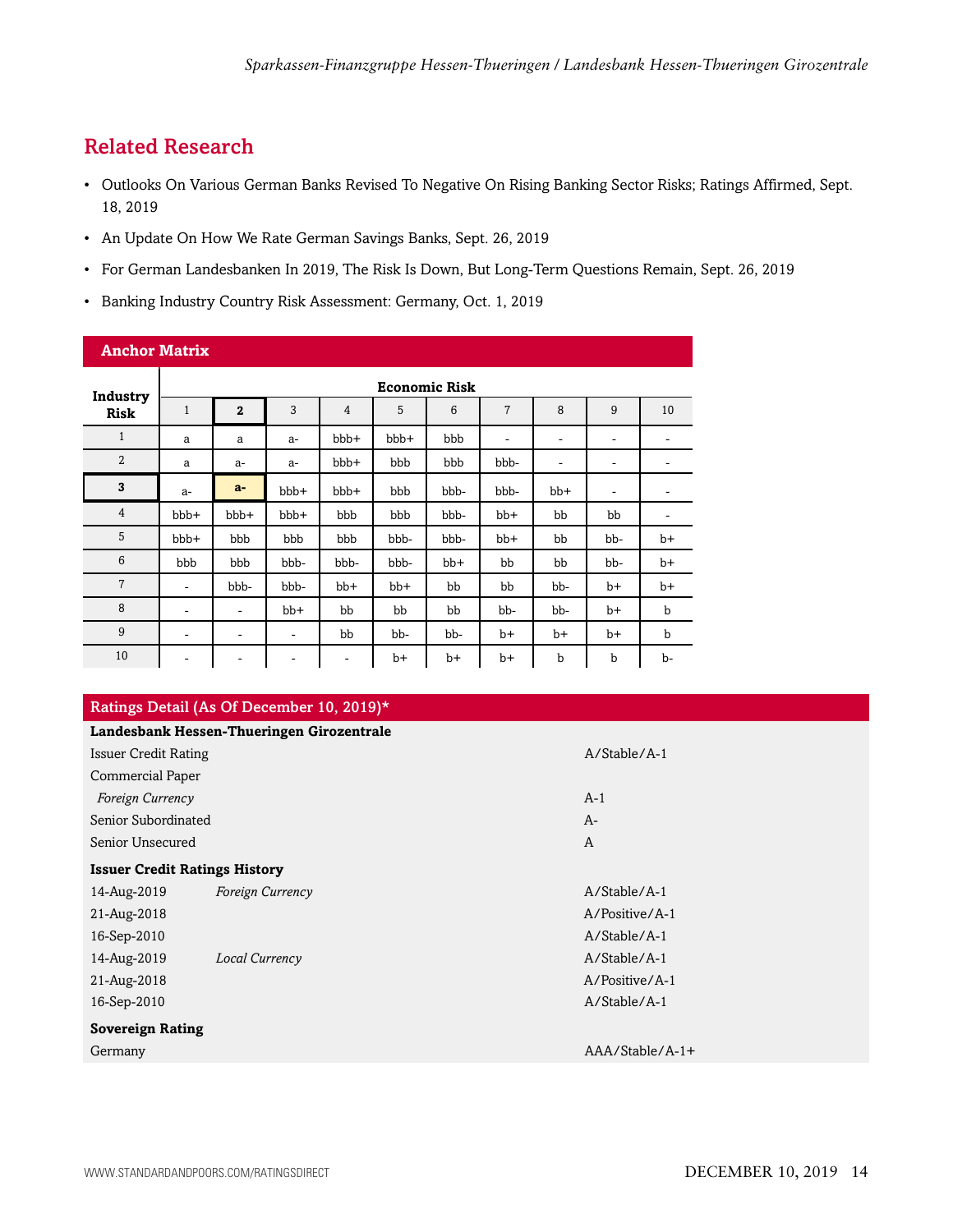### Ratings Detail (As Of December 10, 2019)\*(cont.)

| <b>Related Entities</b>                 |              |
|-----------------------------------------|--------------|
| <b>Frankfurter Sparkasse</b>            |              |
| <b>Issuer Credit Rating</b>             | A/Stable/A-1 |
| <b>Kasseler Sparkasse</b>               |              |
| <b>Issuer Credit Rating</b>             | A/Stable/A-1 |
| Kreissparkasse Eichsfeld                |              |
| <b>Issuer Credit Rating</b>             | A/Stable/A-1 |
| Kreissparkasse Gelnhausen               |              |
| <b>Issuer Credit Rating</b>             | A/Stable/A-1 |
| Kreissparkasse Gotha                    |              |
| <b>Issuer Credit Rating</b>             | A/Stable/A-1 |
| Kreissparkasse Gross-Gerau              |              |
| <b>Issuer Credit Rating</b>             | A/Stable/A-1 |
| Kreissparkasse Hildburghausen           |              |
| <b>Issuer Credit Rating</b>             | A/Stable/A-1 |
| <b>Kreissparkasse Limburg</b>           |              |
| <b>Issuer Credit Rating</b>             | A/Stable/A-1 |
| Kreissparkasse Nordhausen               |              |
| <b>Issuer Credit Rating</b>             | A/Stable/A-1 |
| Kreissparkasse Saale-Orla               |              |
| <b>Issuer Credit Rating</b>             | A/Stable/A-1 |
| Kreissparkasse Saalfeld-Rudolstadt      |              |
| <b>Issuer Credit Rating</b>             | A/Stable/A-1 |
| Kreissparkasse Schluechtern             |              |
| <b>Issuer Credit Rating</b>             | A/Stable/A-1 |
| Kreissparkasse Schwalm-Eder             |              |
| <b>Issuer Credit Rating</b>             | A/Stable/A-1 |
| <b>Kreissparkasse Weilburg</b>          |              |
| <b>Issuer Credit Rating</b>             | A/Stable/A-1 |
| Kyffhaeusersparkasse                    |              |
| <b>Issuer Credit Rating</b>             | A/Stable/A-1 |
| <b>Nassauische Sparkasse</b>            |              |
| <b>Issuer Credit Rating</b>             | A/Stable/A-1 |
| <b>Sparkasse Altenburger Land</b>       |              |
| <b>Issuer Credit Rating</b>             | A/Stable/A-1 |
| Sparkasse Arnstadt-Ilmenau              |              |
| <b>Issuer Credit Rating</b>             | A/Stable/A-1 |
| <b>Sparkasse Bad Hersfeld-Rotenburg</b> |              |
| <b>Issuer Credit Rating</b>             | A/Stable/A-1 |
| <b>Sparkasse Battenberg</b>             |              |
| <b>Issuer Credit Rating</b>             | A/Stable/A-1 |
| <b>Sparkasse Bensheim</b>               |              |
| <b>Issuer Credit Rating</b>             | A/Stable/A-1 |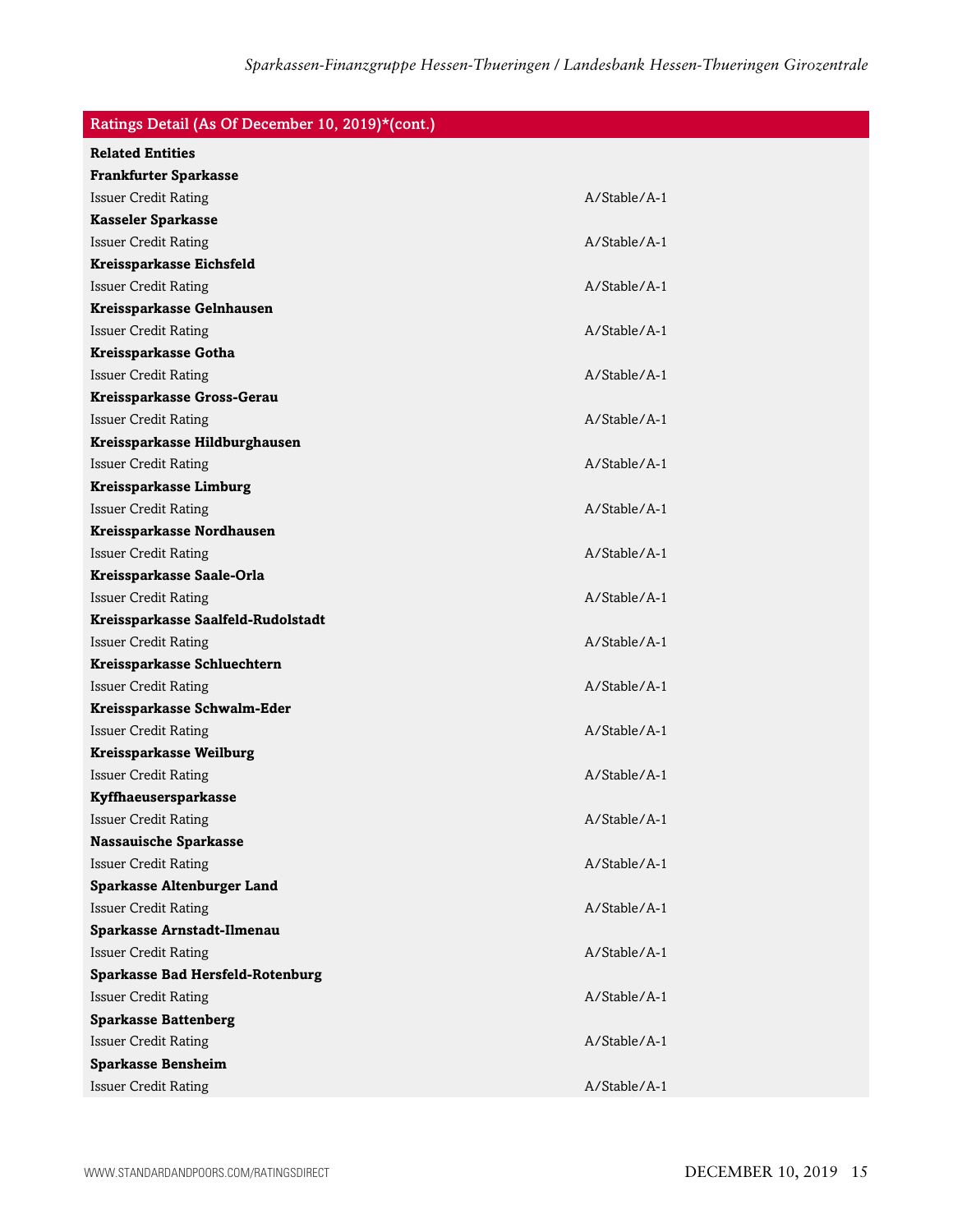| Ratings Detail (As Of December 10, 2019)*(cont.) |                |  |
|--------------------------------------------------|----------------|--|
| <b>Sparkasse Dieburg</b>                         |                |  |
| <b>Issuer Credit Rating</b>                      | A/Stable/A-1   |  |
| <b>Sparkasse Dillenburg</b>                      |                |  |
| <b>Issuer Credit Rating</b>                      | A/Stable/A-1   |  |
| Sparkasse Fulda                                  |                |  |
| <b>Issuer Credit Rating</b>                      | A/Stable/A-1   |  |
| <b>Sparkasse Gera-Greiz</b>                      |                |  |
| <b>Issuer Credit Rating</b>                      | A/Stable/A-1   |  |
| <b>Sparkasse Giessen</b>                         |                |  |
| <b>Issuer Credit Rating</b>                      | A/Stable/A-1   |  |
| <b>Sparkasse Gruenberg</b>                       |                |  |
| <b>Issuer Credit Rating</b>                      | A/Stable/A-1   |  |
| Sparkasse Hanau                                  |                |  |
| <b>Issuer Credit Rating</b>                      | $A/Stable/A-1$ |  |
| Sparkasse Jena-Saale-Holzland                    |                |  |
| <b>Issuer Credit Rating</b>                      | A/Stable/A-1   |  |
| Sparkasse Langen-Seligenstadt                    |                |  |
| <b>Issuer Credit Rating</b>                      | $A/Stable/A-1$ |  |
| Sparkasse Laubach-Hungen                         |                |  |
| <b>Issuer Credit Rating</b>                      | A/Stable/A-1   |  |
| <b>Sparkasse Marburg-Biedenkopf</b>              |                |  |
| <b>Issuer Credit Rating</b>                      | A/Stable/A-1   |  |
| <b>Sparkasse Mittelthueringen</b>                |                |  |
| <b>Issuer Credit Rating</b>                      | A/Stable/A-1   |  |
| <b>Sparkasse Oberhessen</b>                      |                |  |
| <b>Issuer Credit Rating</b>                      | A/Stable/A-1   |  |
| <b>Sparkasse Odenwaldkreis</b>                   |                |  |
| <b>Issuer Credit Rating</b>                      | A/Stable/A-1   |  |
| <b>Sparkasse Rhoen-Rennsteig</b>                 |                |  |
| <b>Issuer Credit Rating</b>                      | A/Stable/A-1   |  |
| <b>Sparkasse Sonneberg</b>                       |                |  |
| <b>Issuer Credit Rating</b>                      | A/Stable/A-1   |  |
| <b>Sparkasse Starkenburg</b>                     |                |  |
| <b>Issuer Credit Rating</b>                      | A/Stable/A-1   |  |
| <b>Sparkasse Unstrut-Hainich</b>                 |                |  |
| <b>Issuer Credit Rating</b>                      | A/Stable/A-1   |  |
| <b>Sparkasse Waldeck-Frankenberg</b>             |                |  |
| <b>Issuer Credit Rating</b>                      | A/Stable/A-1   |  |
| <b>Sparkasse Werra-Meissner</b>                  |                |  |
| <b>Issuer Credit Rating</b>                      | A/Stable/A-1   |  |
| <b>Sparkasse Wetzlar</b>                         |                |  |
| <b>Issuer Credit Rating</b>                      | A/Stable/A-1   |  |
| <b>Stadtsparkasse Borken</b>                     |                |  |
| <b>Issuer Credit Rating</b>                      | A/Stable/A-1   |  |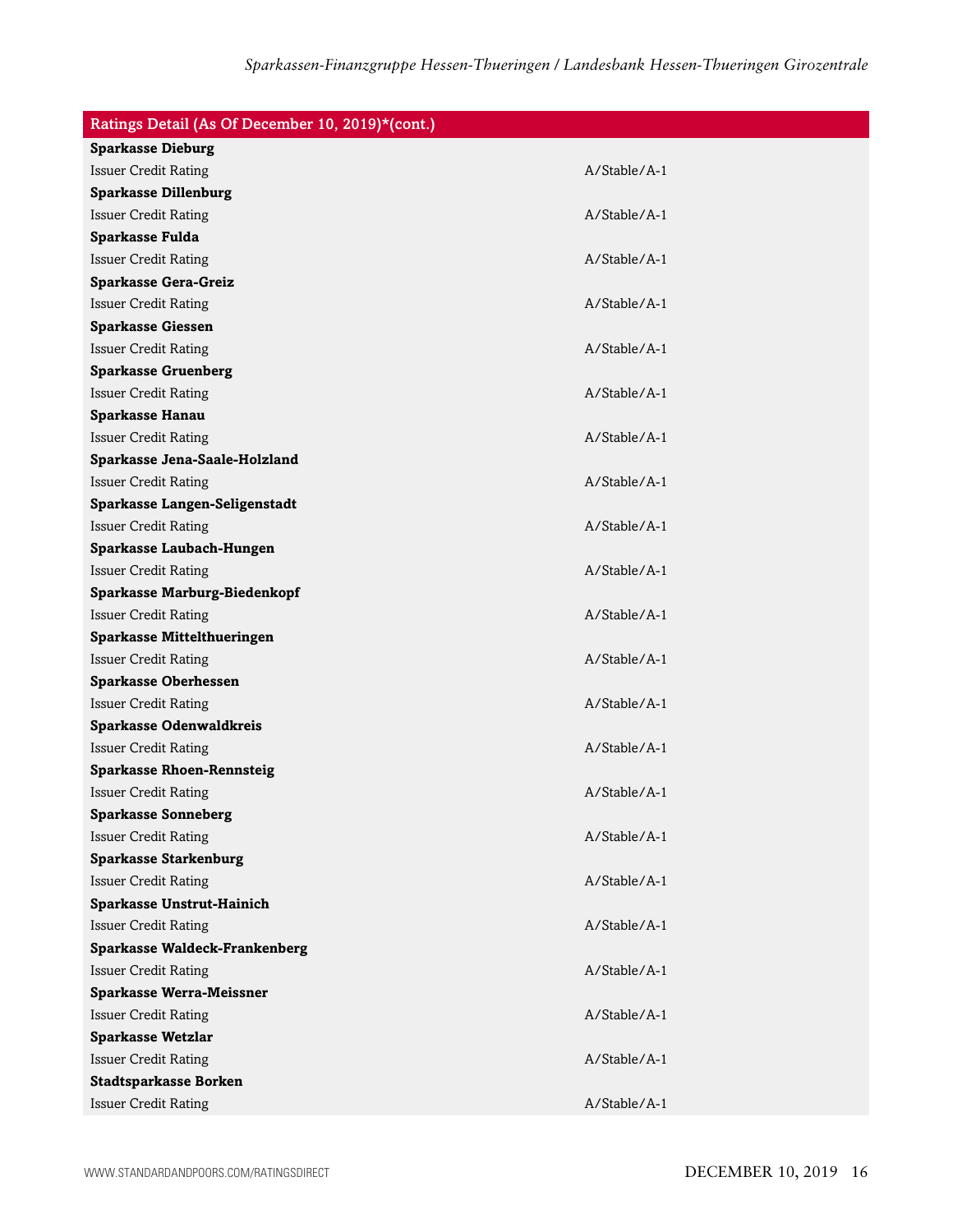| Ratings Detail (As Of December 10, 2019)*(cont.) |                |  |
|--------------------------------------------------|----------------|--|
| <b>Stadtsparkasse Grebenstein</b>                |                |  |
| Issuer Credit Rating                             | $A/Stable/A-1$ |  |
| Stadtsparkasse Schwalmstadt                      |                |  |
| <b>Issuer Credit Rating</b>                      | $A/Stable/A-1$ |  |
| Stadt- und Kreis-Sparkasse Darmstadt             |                |  |
| Issuer Credit Rating                             | $A/Stable/A-1$ |  |
| Staedtische Sparkasse Offenbach am Main          |                |  |
| <b>Issuer Credit Rating</b>                      | $A/Stable/A-1$ |  |
| Taunus-Sparkasse                                 |                |  |
| <b>Issuer Credit Rating</b>                      | $A/Stable/A-1$ |  |
| Wartburg-Sparkasse                               |                |  |
| <b>Issuer Credit Rating</b>                      | $A/Stable/A-1$ |  |

\*Unless otherwise noted, all ratings in this report are global scale ratings. S&P Global Ratings' credit ratings on the global scale are comparable across countries. S&P Global Ratings' credit ratings on a national scale are relative to obligors or obligations within that specific country. Issue and debt ratings could include debt guaranteed by another entity, and rated debt that an entity guarantees.

#### **Additional Contact:**

Financial Institutions Ratings Europe; FIG\_Europe@spglobal.com